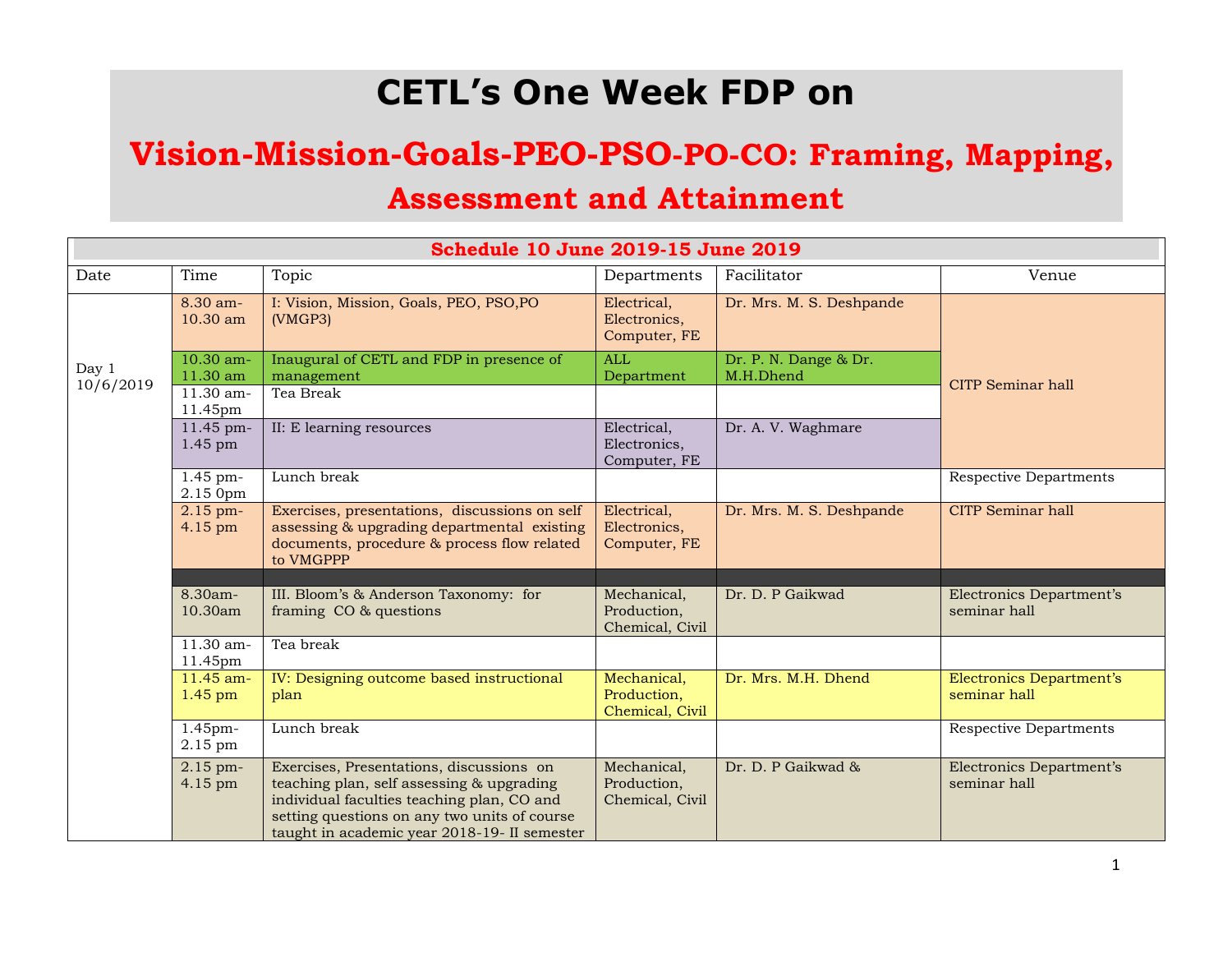|                    |                        | by any four faculties per department                                                                                                                                                                                                                         |                                               |                            |                                          |
|--------------------|------------------------|--------------------------------------------------------------------------------------------------------------------------------------------------------------------------------------------------------------------------------------------------------------|-----------------------------------------------|----------------------------|------------------------------------------|
| Day 2<br>11/6/2019 | 8.30 am-<br>10.30 am   | I. Vision, Mission, Goals, PEO, PSO, PO<br>(VMGP3)                                                                                                                                                                                                           | Mechanical,<br>Production,<br>Chemical, Civil | Dr. Mrs. M. S. Deshpande   | <b>CITP</b> Seminar hall                 |
|                    | 10.30 am-<br>11.00pm   | Tea Break                                                                                                                                                                                                                                                    |                                               |                            |                                          |
|                    | 11.00 pm-<br>$1.00$ pm | II:E learning resources                                                                                                                                                                                                                                      |                                               | Dr. A. V. Waghmare         |                                          |
|                    | $1.00$ pm-<br>1.45pm   | Lunch break                                                                                                                                                                                                                                                  |                                               |                            | <b>Respective Departments</b>            |
|                    | 1.45 pm-<br>4.15 pm    | Exercises, presentations, discussions on self<br>assessing & upgrading departmental existing<br>documents, procedure & process flow related<br>to VMGP3 (Exercise presentation by<br>participation by HOD, NBA, NAAC, Academic<br>coordinators)              |                                               | Dr. Mrs. M. S. Deshpande & | <b>CITP</b> Seminar hall                 |
|                    | 8.30am-                | III. Bloom's & Anderson Taxonomy: for                                                                                                                                                                                                                        | Electrical,                                   | Dr. D. P Gaikwad           | Electronics Department's                 |
|                    | 10.30am<br>10.30 am-   | framing CO & questions<br>Tea Break                                                                                                                                                                                                                          | Electronics,<br>Computer, FE                  |                            | seminar hall                             |
|                    | 11.00pm                |                                                                                                                                                                                                                                                              |                                               |                            |                                          |
|                    | 11.00 am-<br>$1.00$ pm | IV: Designing outcome based instructional<br>plan                                                                                                                                                                                                            |                                               | Dr. Mrs. M.H.Dhend         | Electronics Department's<br>seminar hall |
|                    | $1.00$ pm-<br>1.45pm   | Lunch break                                                                                                                                                                                                                                                  |                                               |                            | <b>Respective Departments</b>            |
|                    | $1.45$ pm-<br>4.15 pm  | Exercises Presentations & discussions on<br>teaching plan, self assessing & upgrading<br>individual faculties CO and setting questions<br>on any two units of course taught in<br>academic year 2018-19- II semester by any<br>four faculties per department |                                               | Dr. D. P Gaikwad &         | Electronics Department's<br>seminar hall |
| Day 3<br>12/6/2019 | 8.30 am-<br>10.30 pm   | CO-PO-PSO assessment tools and weightings                                                                                                                                                                                                                    | Electrical,<br>Electronics,<br>Computer, FE   | Dr. D. G. Bhalke           | <b>CITP</b> Seminar hall                 |
|                    | 10.30am-<br>11.00am    | Tea break                                                                                                                                                                                                                                                    |                                               |                            |                                          |
|                    | 11.00 am-<br>$1.00$ pm | Exercises on assessing & upgrading CO-PO-<br>PSO assessment tools, weightings and<br>finalizing them for departmental/central level<br>including Continuous assessment framework                                                                             |                                               |                            |                                          |
|                    | $1.00$ pm-<br>1.45 pm  | Lunch break                                                                                                                                                                                                                                                  |                                               |                            | <b>Respective Departments</b>            |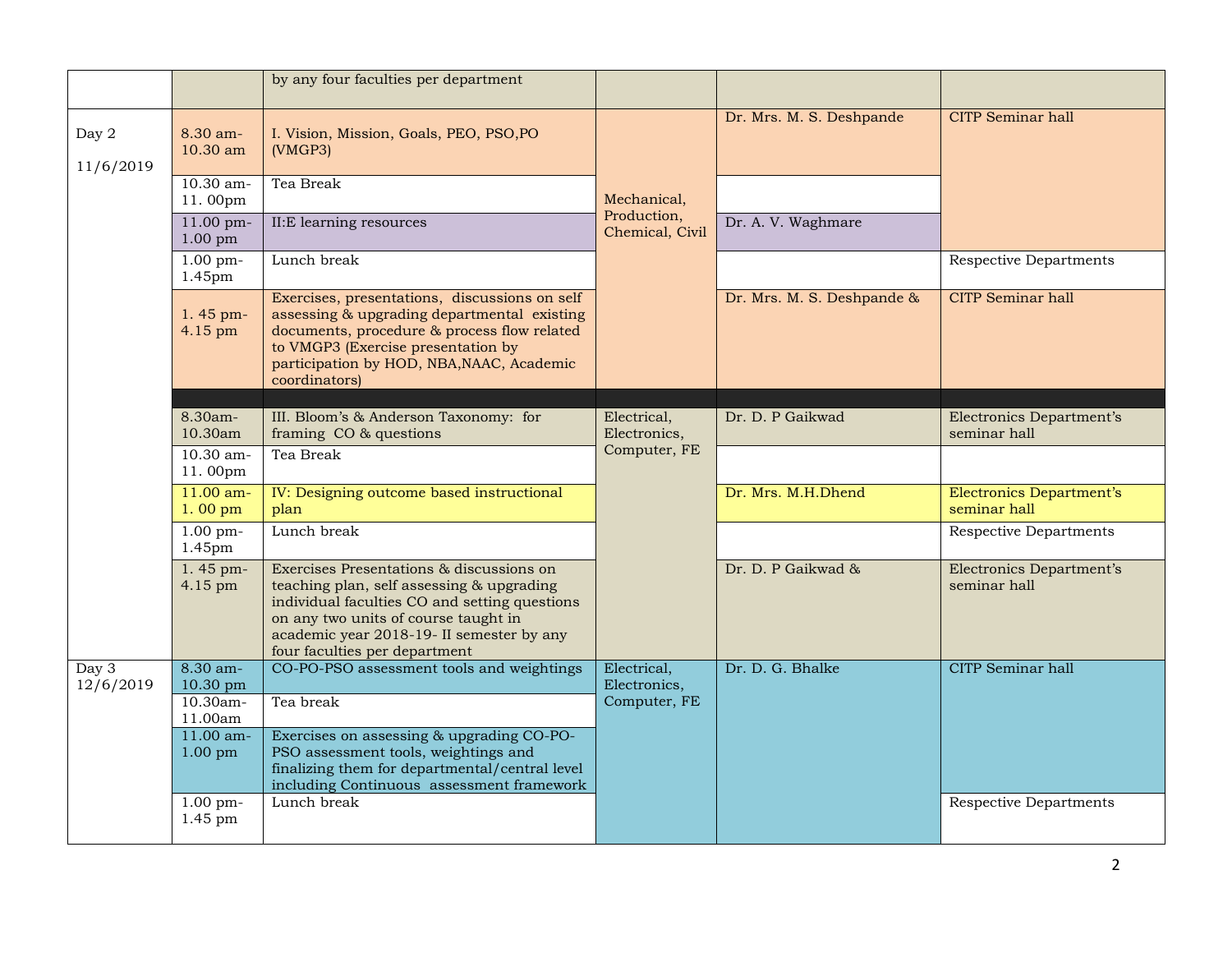|                    | 1.45 pm-<br>4.15 pm     | Presentations and discussions of above<br>exercises by four faculties per department                                                                                             |                                               |                      | <b>CITP</b> Seminar hall                        |
|--------------------|-------------------------|----------------------------------------------------------------------------------------------------------------------------------------------------------------------------------|-----------------------------------------------|----------------------|-------------------------------------------------|
| Day 3              |                         |                                                                                                                                                                                  |                                               |                      |                                                 |
| 12/6/2019          | 8.30 am-<br>10.30 pm    | Mapping of PEO-Vision, CO-PO, CO-PSO &<br>strategies, tools, techniques for<br>strengthening                                                                                     | Mechanical,<br>Production,<br>Civil, Chemical | Dr. Mrs. M. H. Dhend | Electronics Department's<br>seminar hall        |
|                    | 10.30am-<br>11.00am     | Tea break                                                                                                                                                                        |                                               |                      |                                                 |
|                    | 11.00 am-<br>$1.00$ pm  | Exercises on departmental mapping of<br>VMGP3 & strengthening their levels                                                                                                       |                                               |                      |                                                 |
|                    | $1.00$ pm-<br>1.45 pm   | Lunch break                                                                                                                                                                      |                                               |                      | <b>Respective Departments</b>                   |
|                    | 1.45 pm-<br>4.15 pm     | Presentations & discussions of departmental<br>mapping of VMGP3 & exercises done by four<br>faculties per department                                                             |                                               |                      | <b>Electronics Department's</b><br>seminar hall |
| Day 4<br>13/6/2019 | 8.30 am-<br>10.30 pm    | CO-PO-PSO assessment tools and weightings                                                                                                                                        | Mechanical,<br>Production,<br>Civil, Chemical | Dr. D. G. Bhalke     | CITP Seminar hall                               |
|                    | 10.30am-<br>11.00am     | Tea break                                                                                                                                                                        |                                               |                      |                                                 |
|                    | 11.00 am-<br>$1.00$ pm  | Exercises on assessing & upgrading CO-PO-<br>PSO assessment tools, weightings and<br>finalizing them for departmental/central level<br>including Continuous assessment framework |                                               |                      |                                                 |
|                    | $1.00$ pm-<br>$1.45$ pm | Lunch break                                                                                                                                                                      |                                               |                      |                                                 |
|                    | $1.45$ pm-<br>$4.15$ pm | Presentations and discussions of above<br>exercises by four faculties per department                                                                                             |                                               |                      |                                                 |
|                    | 8.30 am-<br>10.30 pm    | Mapping of PEO-Vision, CO-PO, CO-PSO &<br>strategies, tools, techniques for<br>strengthening                                                                                     | Electrical,<br>Electronics,<br>Computer, FE   | Dr. Mrs. M. H. Dhend | Electronics Department's<br>seminar hall        |
|                    | 10.30am-<br>10.45am     | Tea break                                                                                                                                                                        |                                               |                      |                                                 |
|                    | 10.45am-<br>12.45pm     | Presentations & discussions of departmental<br>mapping of VMGP3 & exercises done by four<br>faculties per department                                                             |                                               |                      |                                                 |
|                    | 1.00 pm-<br>1.45 pm     | Lunch break                                                                                                                                                                      |                                               |                      |                                                 |